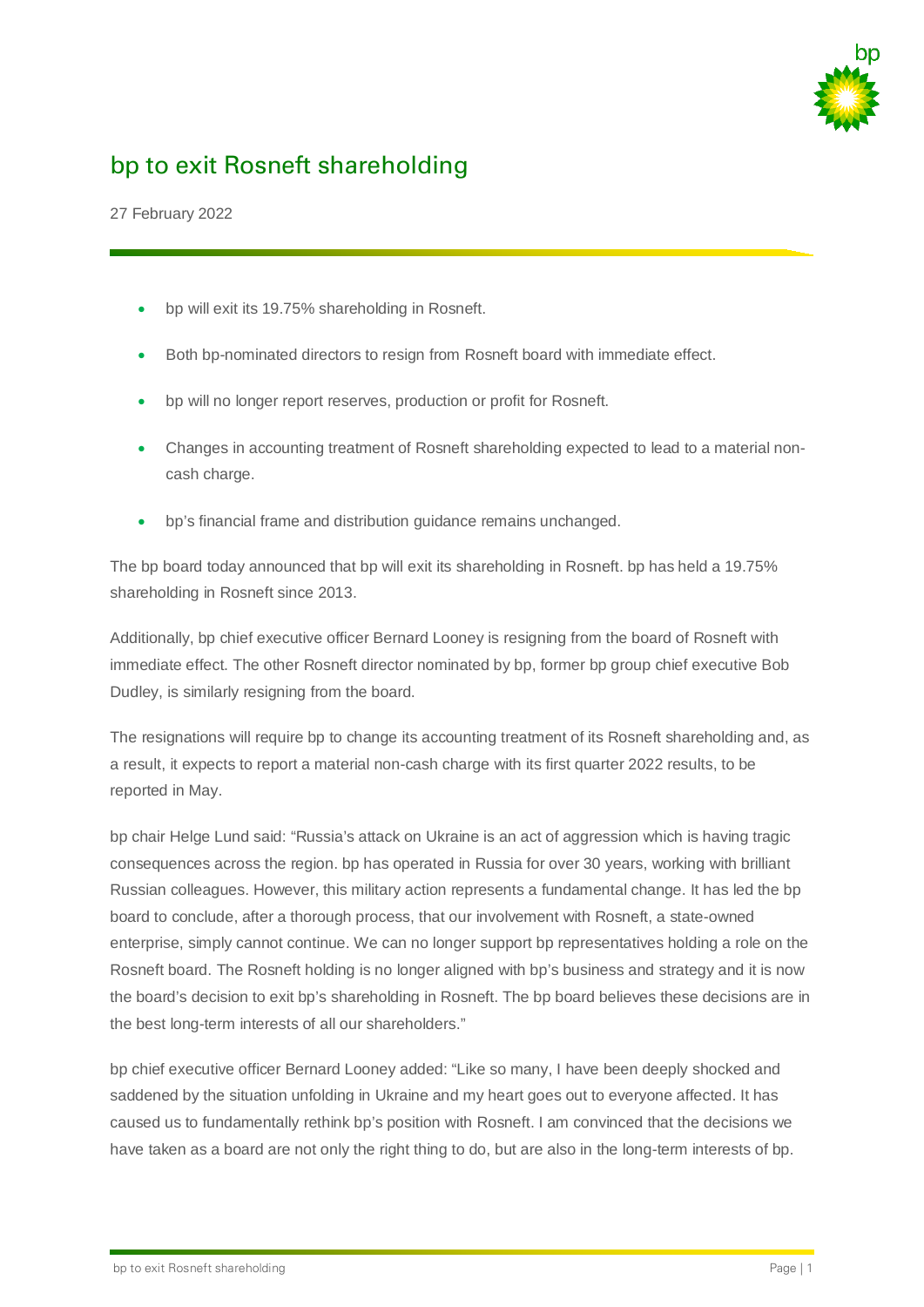Our immediate priority is caring for our great people in the region and we will do our utmost to support them. We are also looking at how bp can support the wider humanitarian effort."

Bernard Looney has been a director of Rosneft as one of two bp-nominated directors since 2020. Bob Dudley has been a director of Rosneft since 2013.

#### Impact on reporting and finances

As a result of the resignations of bp's nominated directors, bp has determined that it no longer meets the criteria set out under International Financial Reporting Standards (IFRS) for having "significant influence" over Rosneft. bp will therefore no longer equity account for its interest in Rosneft, treating it now as a financial asset measured at fair value.

This will result in two material changes to bp's financial reporting and finances in the results for the first quarter of 2022.

First, it is expected to give rise to a non-cash adjusting item charge at the time of the first quarter 2022 results, representing the difference between the fair value of bp's Rosneft shareholding at 31 March 2022 and the carrying value of the asset. At the end of 2021 this carrying value stood at around \$14 billion.

Second, in addition, the change is expected to result in non-cash adjusting item charge, principally arising from foreign exchange losses accumulated since 2013 that under IFRS were previously recorded directly in equity rather than the income statement. At the end of 2021 these totalled around \$11 billion, and this adjustment will not impact equity.

The change in accounting treatment also means that bp will no longer recognise a share in Rosneft's net income, production and reserves<sup>1</sup>. bp will no longer report Rosneft as a separate segment from the first quarter 2022 results.

As a result of the accounting changes, and excluding Rosneft from base year and future periods, bp now expects:

- to continue, as before, to deliver a 7-9% EBIDA per share CAGR between 2H19/1H20 through 2025 at oil prices of \$50-60 per barrel (2020 real) based on bp's planning assumptions;
- EBITDA from resilient hydrocarbons and group to be around \$2 billion lower in 2025, at around \$31 billion and \$38 billion respectively.

## Financial frame and distribution guidance unchanged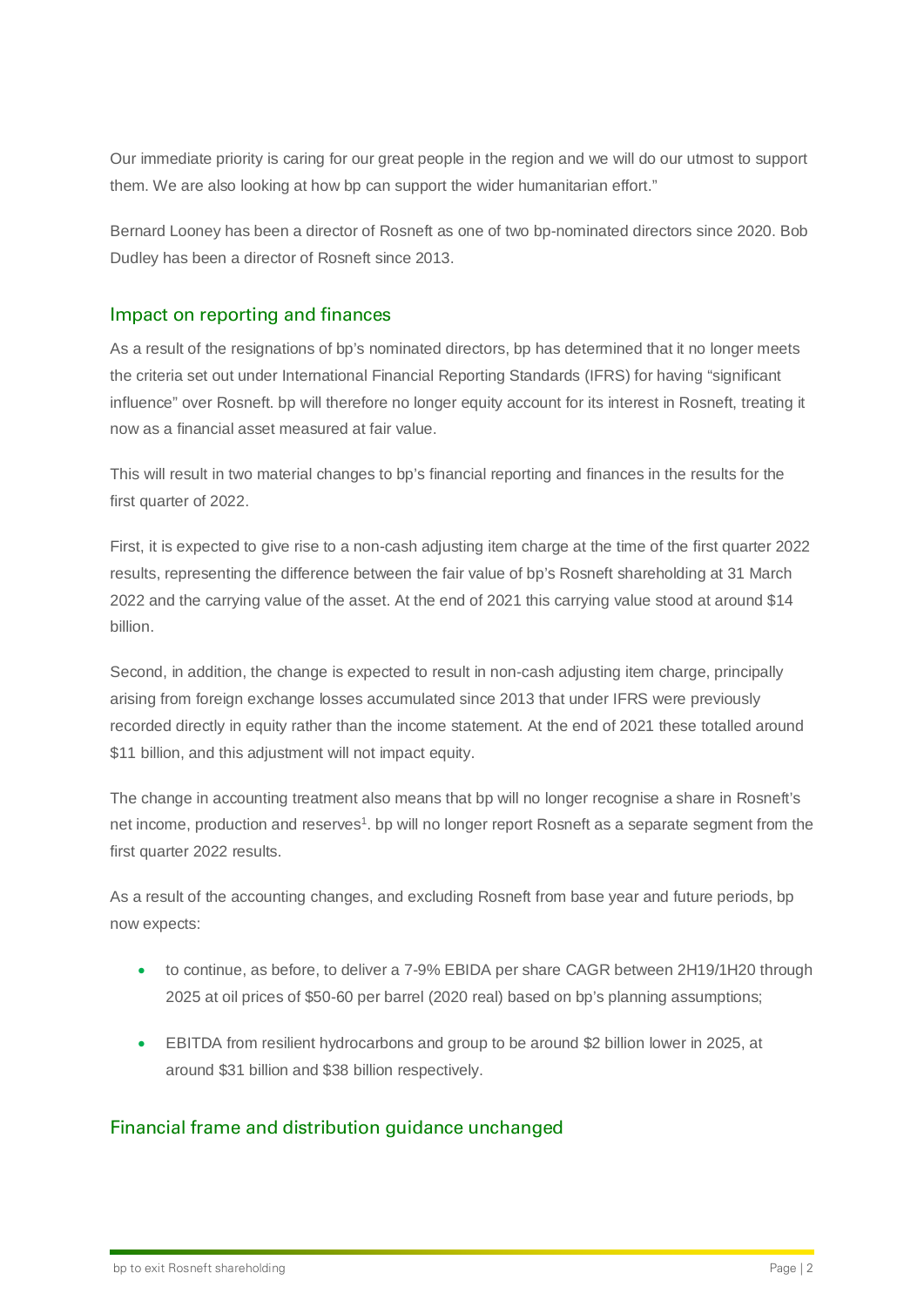As bp now is exiting its interest in Rosneft, it has removed Rosneft dividend payments from its financial frame.

However, bp remains confident in the flexibility and resilience of its financial frame, underpinned by an average 2021-25 cash balance point of around \$40 per barrel2. This includes reaffirming the guidance regarding its expectations for shareholder distributions – dividends and buybacks – out to 2025 that was given with its 2021 full year results in February 2022. This includes:

- bp's first priority within its financial frame is a resilient dividend. At around \$60 per barrel and subject to the board's discretion each quarter<sup>3</sup>, bp expects to have capacity for an annual increase in the dividend per ordinary share of around 4% through 2025.
- bp is committed to maintaining a strong investment grade credit rating and for 2022 intends to allocate 40% of surplus cash flow to further strengthen its balance sheet.
- bp expects a \$14-15 billion range for capital expenditure in 2022, rising to \$14-16 billion between 2023-5.
- For 2022, and subject to maintaining a strong investment grade credit rating, bp is committed to using 60% of surplus cash flow for share buybacks. At around \$60 per barrel bp expects to be able to deliver share buybacks of around \$4.0 billion a year on average through 2025.

bp will also exit its other businesses with Rosneft within Russia<sup>4</sup>.

bp will continue to comply with all relevant international trade rules and sanctions. It continues to keep this situation under review.

# Further information

• bp press office London: [bppress@bp.com+](mailto:bppress@bp.com?subject=Enquiry%20about%20a%20recent%20press%20release)44(0)7831 095541, +44(0)7554987354, +44(0)7919 217511

#### Notes:

This announcement contains inside information. The person responsible for arranging the release of this announcement on behalf of BP p.l.c. is Ben Mathews, Company Secretary.

- 1. Refer to bp's Annual Report and Form-20-F 2020 and bp's fourth quarter and full year 2021 financial announcement.
- 2. \$40 per barrel Brent oil price, and assuming an average Refining Marker Margin of around \$11 and Henry Hub gas price at \$3 in 2020 real terms.
- 3. The board will take into account factors including the cumulative level of and outlook for surplus cash flow, the cash balance point and the maintenance of a strong investment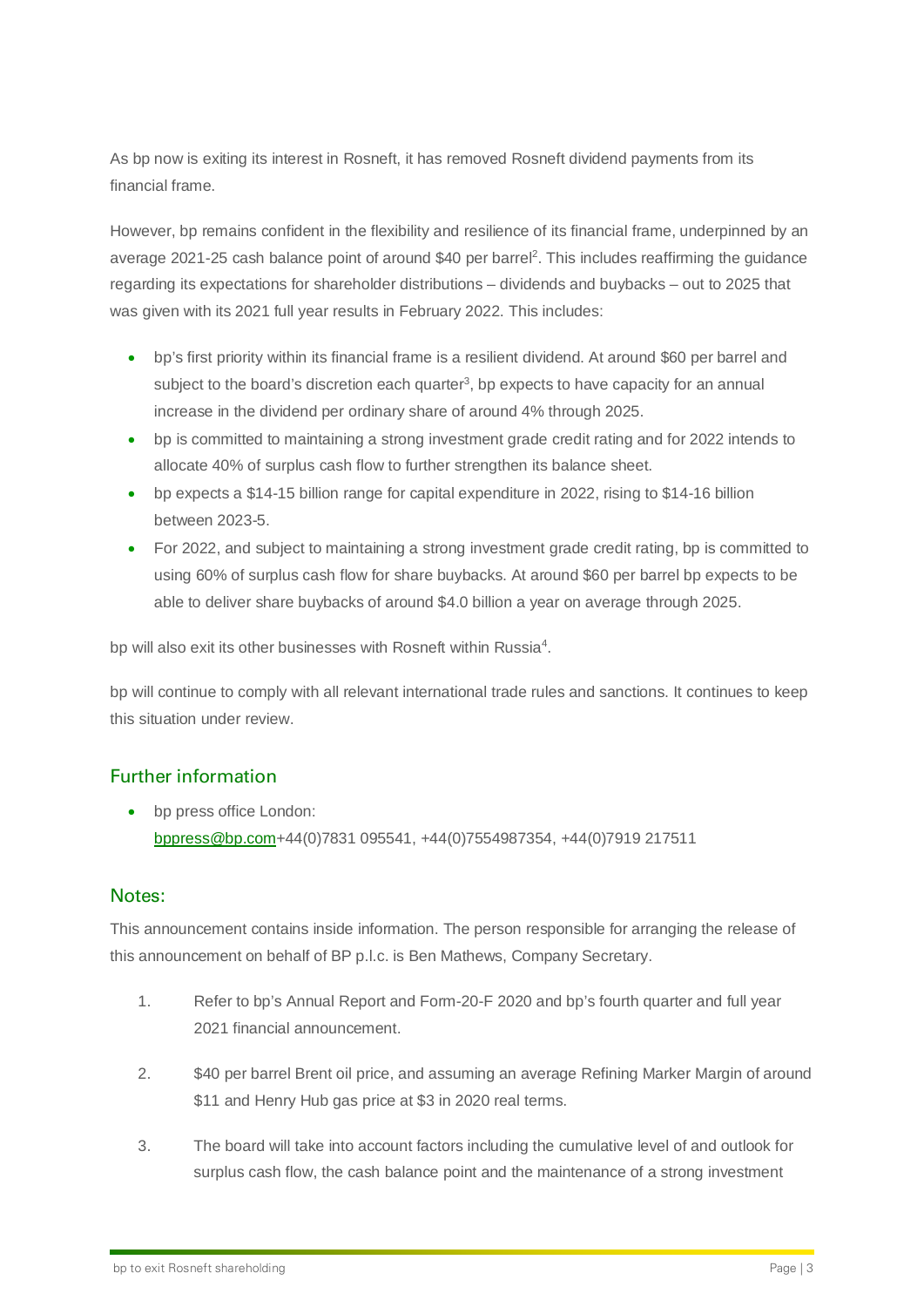grade credit rating in setting the dividend per ordinary share and the buyback each quarter.

- 4. This includes an interest in three joint ventures with a carrying value of around \$1.4 billion at year-end 2021.
- Bernard Looney is separately resigning from the Board of Trustees of the Russian Geographical Society.
- For the purposes of this announcement, each of the following terms has the meaning given to it in bp's fourth quarter and full year 2021 financial results announcement: cash balance point and surplus cash flow.
- EBIDA: underlying replacement cost profit before interest and tax, add back depreciation, depletion and amortization and exploration expenditure written-off (net of non-operating items), less taxation on an underlying replacement cost basis.
- EBIDA per share: share buybacks are modelled across a range of share prices in this calculation and EBIDA is after impact of planned divestments.
- EBITDA: replacement cost profit before interest and tax, excluding net adjusting items, adding back depreciation, depletion and amortization and exploration write-offs (net of adjusting items).
- CAGR: compound annual growth rate.
- Joint venture: a joint arrangement whereby the parties that have joint control of the arrangement have rights to the net assets of the arrangement.

# Further information

• bp press office London: [bppress@bp.com+](mailto:bppress@bp.com?subject=Enquiry%20about%20a%20recent%20press%20release)44(0)7831 095541, +44(0)7554987354, +44(0)7919 217511

## Cautionary statement

In order to utilize the 'safe harbor' provisions of the United States Private Securities Litigation Reform Act of 1995 (the 'PSLRA') and the general doctrine of cautionary statements, bp is providing the following cautionary statement: The discussion in this announcement contains certain forecasts, projections and forward-looking statements - that is, statements related to future, not past events and circumstances - with respect to the financial condition, results of operations and businesses of bp and certain of the plans and objectives of bp with respect to these items. These statements may generally, but not always, be identified by the use of words such as 'will', 'expects', 'is expected to', 'aims', 'should', 'may', 'objective', 'is likely to', 'intends', 'believes', 'anticipates', 'plans', 'we see', 'focus on' or similar expressions.

In particular, the following, among other statements, are all forward looking in nature: bp's intention to exit its 19.75% shareholding in Rosneft and other interests in Russia; the non-cash adjusting item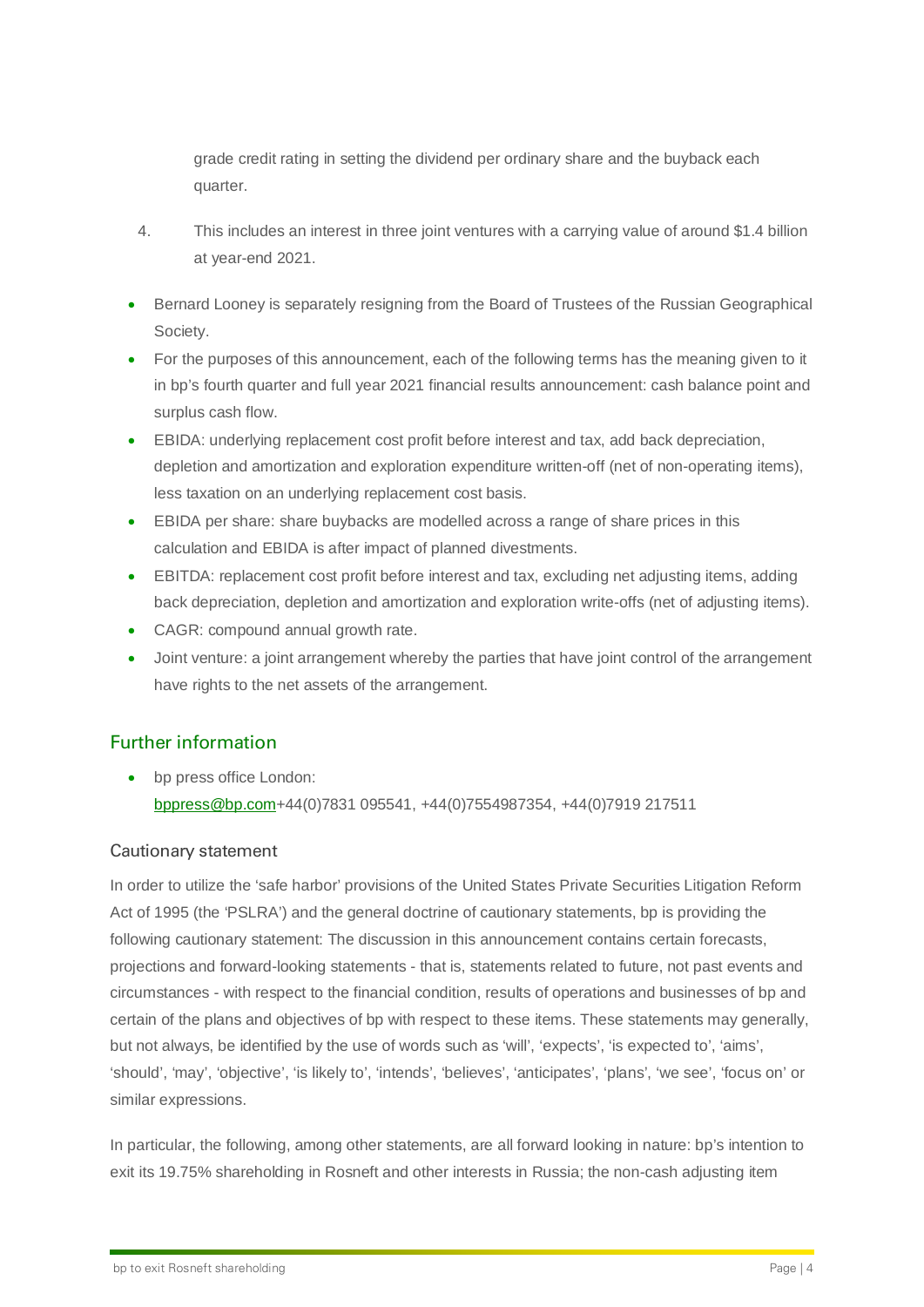charge expected to be recorded at the time of the first quarter 2022 results, representing the difference between the fair value of bp's Rosneft shareholding at 31 March 2022 and the carrying value of the asset; the non-cash adjusting items expected to be recorded at the time of the first quarter 2022 results, principally arising from foreign exchange losses accumulated since 2013; plans and expectations related to bp's 2025 targets of growing EBIDA per share at 7-9% CAGR; expectations that EBITDA from resilient hydrocarbons will be around \$31 billion in 2025; expectations that group EBITDA will be around \$38 billion in 2025; plans and expectations related to bp's 2025 targets of growing EBIDA per share at 7-9% CAGR; plans regarding future quarterly dividends and the amount and timing of share buybacks; and plans and expectations regarding the allocation of surplus cash flow.

By their nature, forward-looking statements involve risk and uncertainty because they relate to events and depend on circumstances that will or may occur in the future and are outside the control of bp. Actual results or outcomes, including the fair value of bp's Rosneft shareholding, may be impacted by a variety of factors, and where relevant may differ materially from those expressed in such statements, including the possibility that international sanctions or other steps taken by governmental authorities or any other relevant persons may impact Rosneft's business or outlook, bp's ability to sell its interests in Rosneft, or the price for which bp could sell such interests; the possibility that actions of any competent authorities or any other relevant persons may impact bp's interests in Russia, or otherwise limit bp's ability to sell its interests in Rosneft, or the price for which it could sell such interests; the possibility that bp will achieve a sale price for its interests in Rosneft and its other Russian interests that is significantly below the net book value of those assets, including as a result of the timing and circumstances of bp's exit; decisions by Rosneft's management and board of directors; the extent and duration of the impact of current market conditions including the volatility of oil prices, the impact of COVID-19, overall global economic and business conditions impacting our business and demand for our products as well as the specific factors identified in the discussions accompanying such forwardlooking statements; changes in consumer preferences and societal expectations; the pace of development and adoption of alternative energy solutions; developments in policy, law, regulation, technology and markets, including societal and investor sentiment, related to the issue of climate change; the receipt of relevant third party and/or regulatory approvals; the timing and level of maintenance and/or turnaround activity; the timing and volume of refinery additions and outages; the timing of bringing new fields onstream; the timing, quantum and nature of certain acquisitions and divestments; future levels of industry product supply, demand and pricing, including supply growth in North America and continued base oil and additive supply shortages; OPEC+ quota restrictions; PSA and TSC effects; operational and safety problems; potential lapses in product quality; economic and financial market conditions generally or in various countries and regions; political stability and economic growth in relevant areas of the world; changes in laws and governmental regulations; regulatory or legal actions including the types of enforcement action pursued and the nature of remedies sought or imposed; the actions of prosecutors, regulatory authorities and courts; delays in